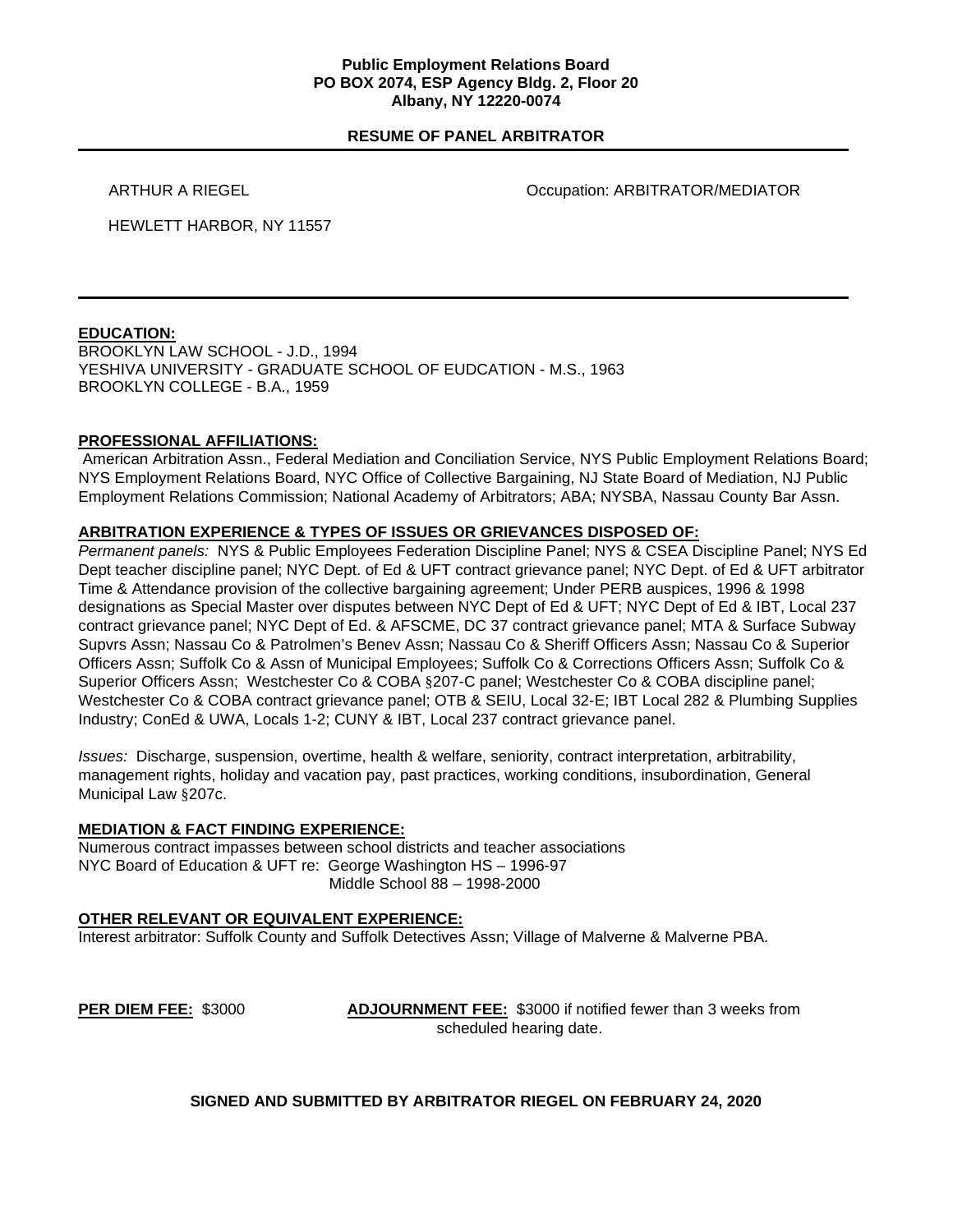### **Public Employment Relations Board PO BOX 2074, ESP Agency Bldg. 2, Floor 20 Albany, NY 12220-0074**

# **BILLING DISCLOSURE STATEMENT**

### ARBITRATOR'S NAME: **ARTHUR A RIEGEL**

The following is a description of my fees and expenses:

## A) HEARING TIME.

- (1) My per diem is **\$3000** for each day or any part thereof spent hearing a case.
- (2) If a hearing day exceeds \_**6**\_ hours, I charge:
	- \_\_\_\_\_ a second full per diem \_\_\_\_\_ a prorated per diem
	- **X** no additional charge **William** other (describe)
- (3) Additional comments:
- B) STUDY TIME.
	- (1) I charge **\$3000** for each day spent in preparation of the opinion and award.
	- (2) This charge **X\_** will \_ \_ will not be prorated for partial days devoted to such preparation.
	- (3) Additional comments:

# C) TRAVEL TIME AND EXPENSES.

- (1) When travel time plus hearing time exceeds \_\_\_\_\_ hours in a calendar day:
	- **\_\_\_\_\_** Not applicable (no additional charge)
	- \_\_**X**\_\_ I charge as follows (describe): IF IT IS NECESSARY TO TRAVEL TO THE HEARING SITE THE EVENING BEFORE THE HEARING, I CHARGE FOR AN ADDITIONAL HALF DAY.
- (2) I charge for actual, travel-related expenses incurred in connection with the case \_\_\_YES \_\_\_\_ NO.

Where appropriate, a mileage charge for auto travel will be billed at:

- **\_\_\_\_** Prevailing IRS rate \_\_\_\_\_\_\_\_\_\_\_\_\_\_\_ Other (describe):
- (3) When the scheduled hearing day(s) requires an overnight stay:
	- \_\_**X**\_ There is no charge, other than for lodging and subsistence.
	- \_\_\_\_ I charge as follows (describe):
- (4) Additional Comments: